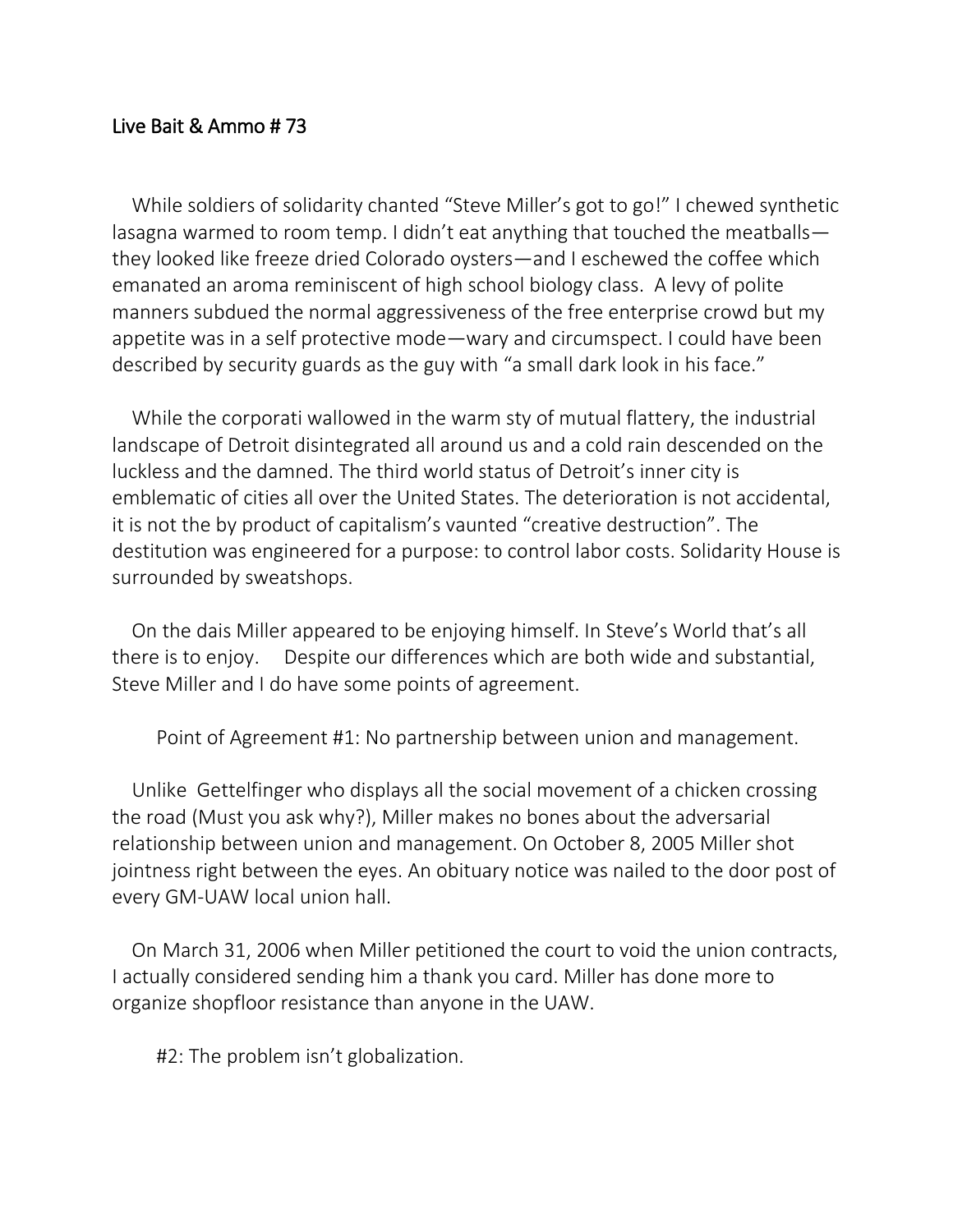I agree. The problem is domestic. We have failed to organize and the litany of excuses can't withstand the scrutiny of history.

Was it easy when Walter Reuther got his head busted open at the Battle of the Overpass? Was it easy when he took a double barrel shotgun blast in the back? Was it easy when Victor Reuther was shot in the face and blinded in one eye? Was it easy for John L. Lewis to tell the Governor of Michigan that if he sent in the National Guard to oust sitdown strikers that "the militia will have the pleasure of shooting me, too."? It has never been easy. It has never been fair. The bosses have never been nice. We can talk partnership until the outhouse blooms roses, but it won't change the stink of the bastards in charge of our livelihoods. [Live Bait & Ammo #31: excerpt from a speech made at the 33rd UAW Constitutional Convention]

The UAW should have built a union hall across the street from every transplant in America. Instead we built a golf course at our Family Education Center in Black Lake, MI. Our UAW International reps have turned into caddies for "economic hitmen" like Miller, Wagoner, and Ford.

Miller said, "Globalization gets blamed for this outcome but it is only part of the story." The full story is, as Miller notes, less than 20% of the auto parts industry is organized. Only two of the foreign transplants located in the US are organized. Instead of organizing workers the UAW formed a partnership with the Corps. As a result, rather than taking workers out of the competition which is the goal of unionism, workers are subjected to "a competitive cost structure and modern operating agreements" which impoverish families and strip workers of their dignity.

Miller notes that transplants are competing "in our backyard with good pay and benefits and flexible work rules." He declares that "productivity has perhaps been more important than basic wage levels in overturning the established order." He conveniently ignores the enormous productivity gains of UAW workers. We make as many vehicles and/or parts as we did before with half as many workers. "Flexible work rules" is simply coded language for unrestricted authority to whip the horses, and purge solidarity, democracy, and equality from the workplace.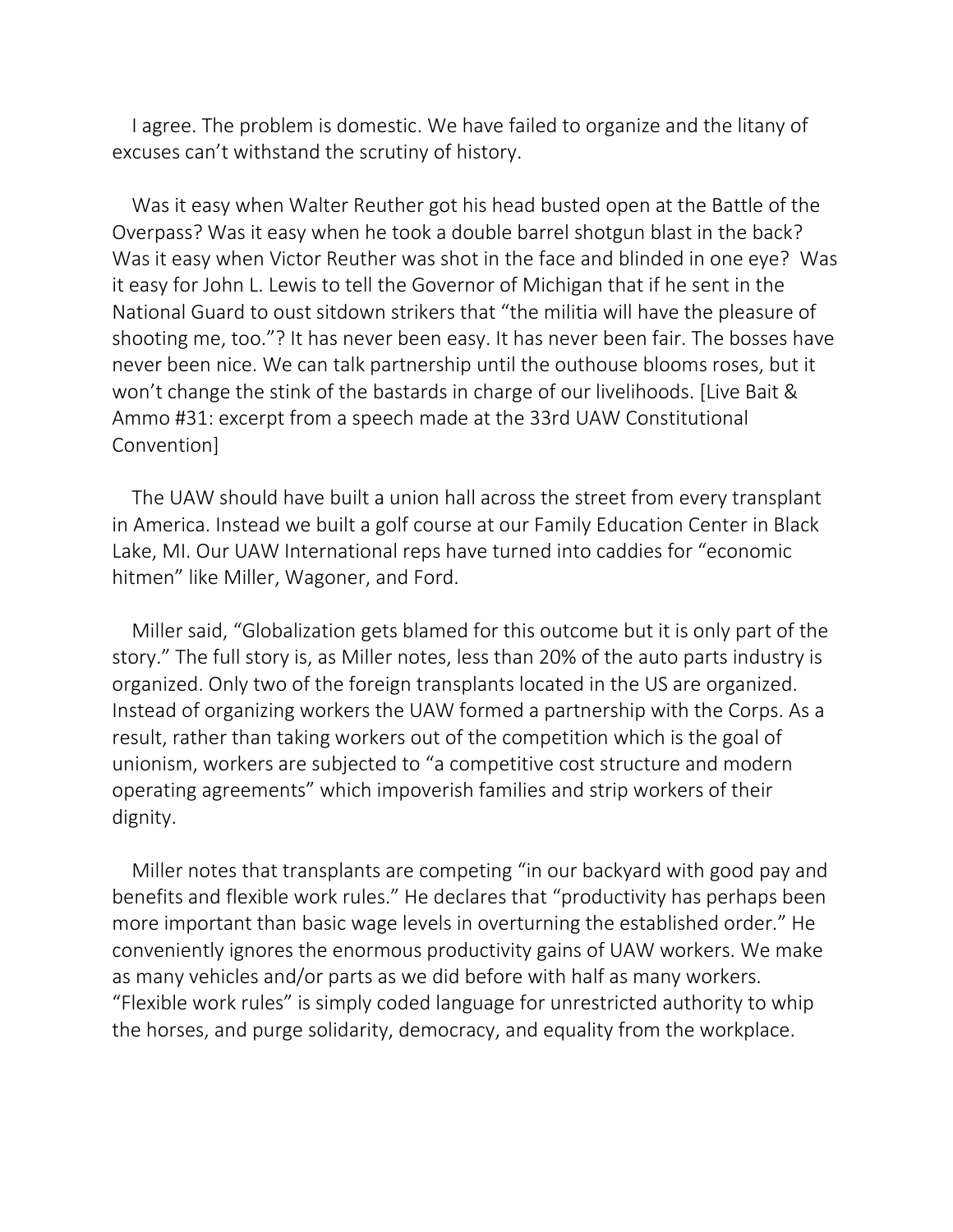The competitive disadvantage of domestic auto makers in the US is a consequence of the UAW's failure to organize which begs the question: Why would anyone want to join a union that is partners with the boss and bargains for concessions?

If the UAW doesn't take a stand at Delphi, a stand that unites GM and Delphi UAW members and the broader community of uninsured and unsecured workers and retirees, the union busting plan embodied by Miller's brand of vulture capitalism will spread like an epidemic. Retreat is not an option when your back is against the wall.

# 3: Miller recognizes we need "Broader based health care programs."

I agree. Where we differ on health care is that for Miller it means transferring the cost from employers to workers. For soldiers of solidarity it means universal health care.

Miller said that when workers retired at "age 65 and then died at age 70.....the social contract inherent in these programs seemed affordable." In The World According to Steve, now that we stand a chance of actually enjoying our fair share of those benefits, it's unreasonable.

He explained that in the old days "employers passed along the costs to customers." But now "since their customers won't pay for it when they have choices," it's not viable. Miller asserts, "somebody has to pay" and it isn't going to be him and his gang of shrugging Atlases.

Miller's reasoning is fallacious. First of all, Toyota isn't selling vehicles cheaper than GM. So "choices" that customers make have nothing to do with health care or pensions. They make choices based on personal preferences, not an automaker's legacy costs. But more significantly, the customer is getting double billed.

As Miller explained, when the promises were made, the cost was shifted to consumers. Where is that money now? Rather than fulfilling their responsibility to retirees by setting the money aside in a trust fund, GM squandered it. GM like Delphi spent our legacy on assets overseas and extravagant compensation for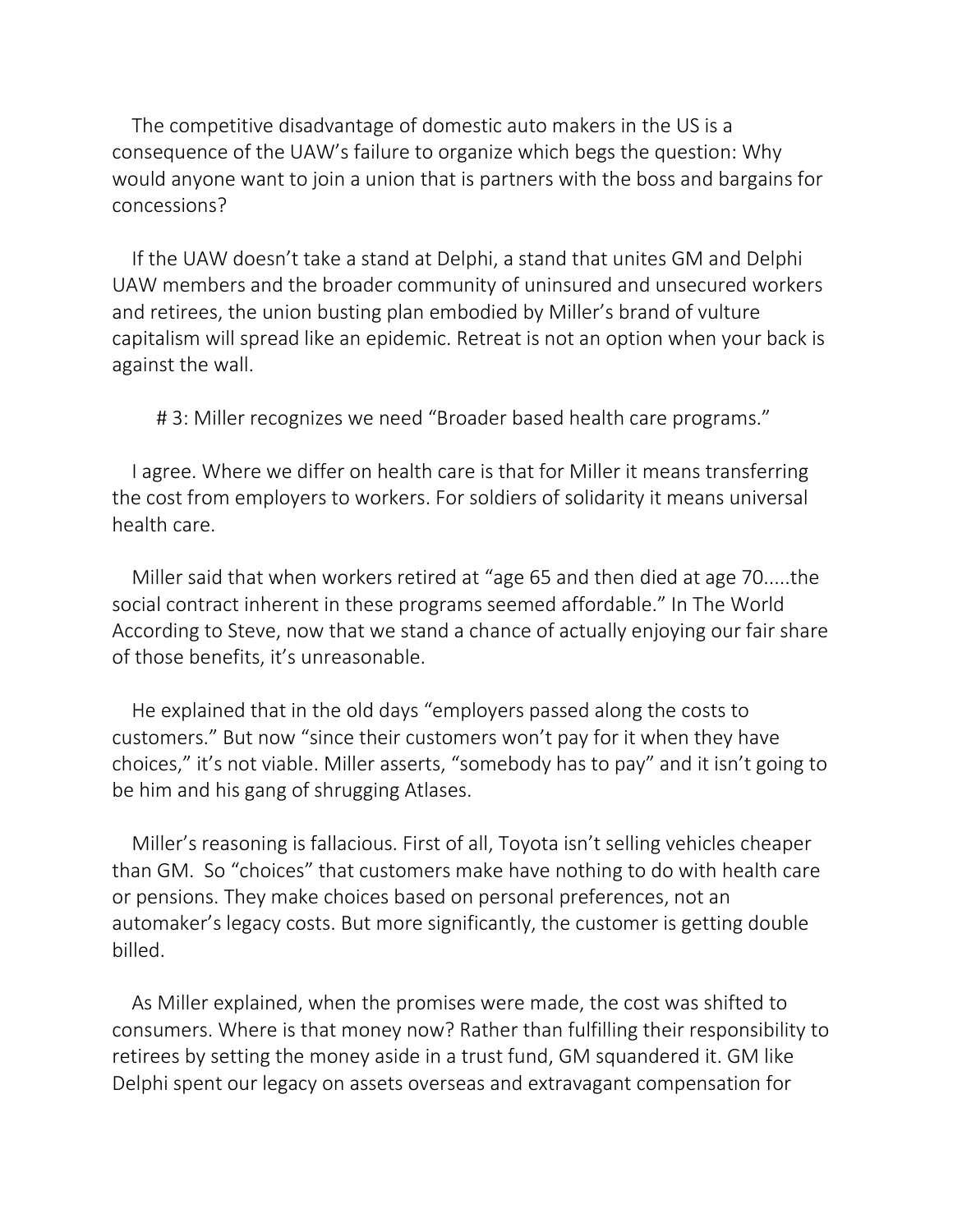executives. Now Miller proposes passing the legacy cost on to taxpayers so that consumers will in effect pay for the same thing twice.

If taxpayers are going to get stuck with the bill, the investment should have a commensurate return, i.e., health care for everyone not just the privileged few. Furthermore, the return should ensure a level playing field for all employers. National health care is the only viable social-economic solution to the crisis in American industry and our communities.

If UAW members resist health care concessions and connect the struggle to all of the uninsured people in America, we may be able to leverage the automakers into support for national health care. The idea is not improbable. GM's 2004 annual report to stock holders stated: "...we need to encourage access to affordable healthcare coverage for all our citizens. It's simply not acceptable for over 45 million Americans to be without healthcare coverage. This causes a tremendous cost shift to those that do provide coverage, through higher bills to cover the costs of the uninsured."

Neither Delphi workers nor the UAW as a whole can succeed without broad public support. Such support will not come until the UAW is perceived as a partner in the pursuit of social and economic justice for all, not just their own members. The success of organizing in the thirties was due in part to the public's recognition that unions promote the common good. We will succeed in organizing and bargaining when the needs of the broader community dovetail with the goals of the union. Forty-five million Americans need our support.

The tide that raises all boats is social movement unionism; that is, a strategy of confrontation that links the struggle of one group with the struggle of all groups; a strategy of concerted activity that ensures a victory for one [GM-Delphi] is a victory for all; a strategy for striking action that rings the bell of liberty and justice in every American's heart.

Miller's attack is not confined to Delphi. His goal is the degradation of all working people. Miller insists we can no longer afford to pay good wages and benefits. Soldiers of solidarity see it differently. Our society can no longer afford extravagant rewards for fraud and incompetence. We can no longer afford to allow our legacy to be shipped overseas while our own citizens are deprived of a decent standard of